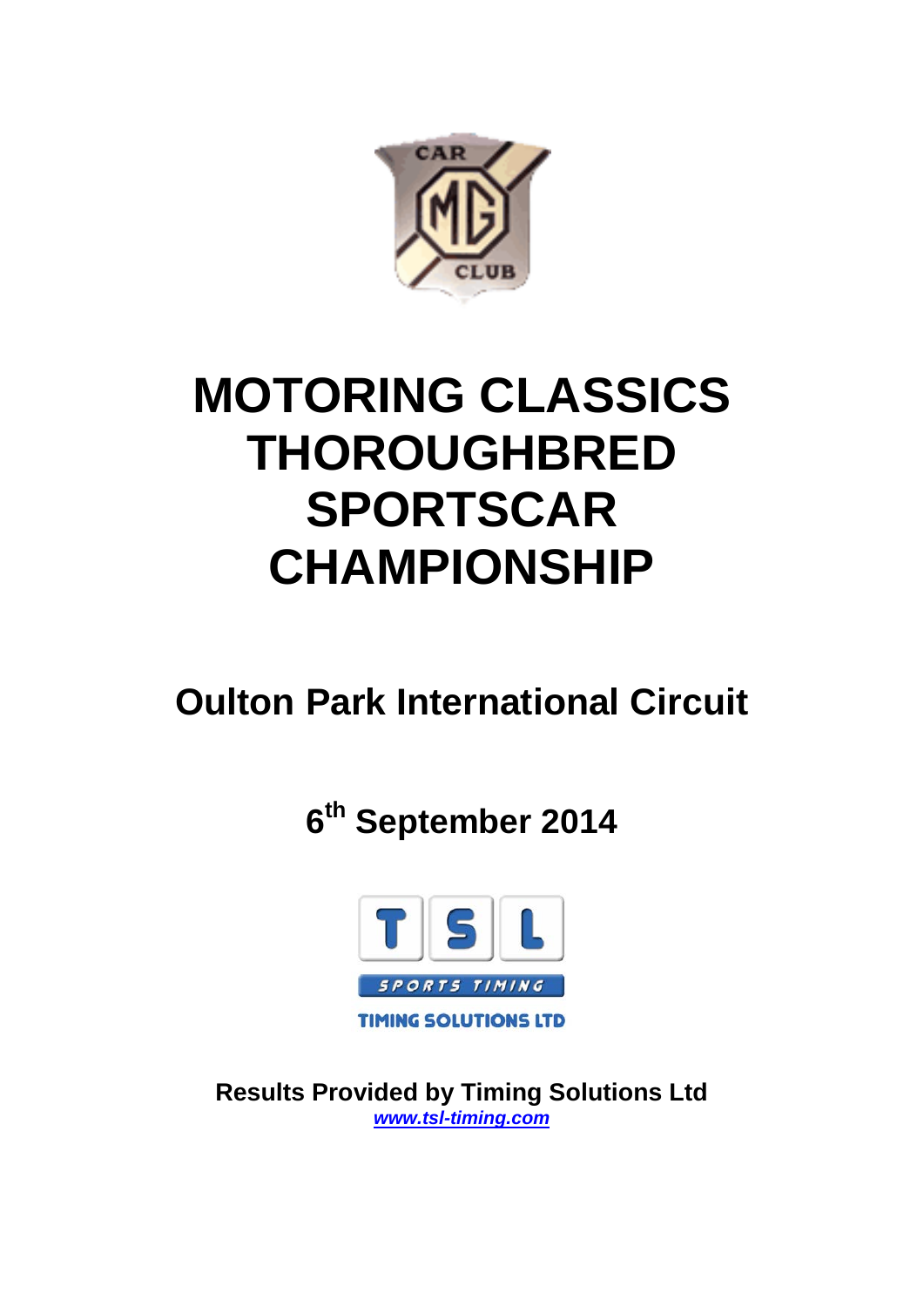#### **MGCC Motoring Classics Thoroughbred Sportscar Championship QUALIFYING - RACE 8 - CLASSIFICATION**

| POS. | NO. | CL           | PIC NAME                      | <b>ENTRY</b>         | TIME     | ON.            | LAPS | <b>GAP</b> | <b>DIFF</b> | <b>MPH</b> |
|------|-----|--------------|-------------------------------|----------------------|----------|----------------|------|------------|-------------|------------|
| 1    | 92  | D            | <sup>1</sup> Spencer McCARTHY | MGB GT V8            | 1:54.407 | 4              | 5    |            |             | 84.70      |
| 2    | 93  | D            | <sup>2</sup> Russell MCCARTHY | MG B GT V8           | 1:54.593 | $\overline{2}$ | 4    | 0.186      | 0.186       | 84.57      |
| 3    | 88  | D            | 3 Simon CRIPPS                | MG B GT V8           | 1:56.243 | 4              | 5    | 1.836      | 1.650       | 83.37      |
| 4    | 86  | D            | <sup>4</sup> Neil FOWLER      | MG B GT V8           | 1:56.428 | 3              | 6    | 2.021      | 0.185       | 83.23      |
| 5    | 91  | D            | <sup>5</sup> Ian PRIOR        | MG B GT V8           | 1:57.409 | $\overline{7}$ |      | 3.002      | 0.981       | 82.54      |
| 6    | 75  | C            | $1$ Ken DEAMER                | MG B GT V8           | 2:01.267 | 3              |      | 6.860      | 3.858       | 79.91      |
|      | 70  | C.           | 2 Rob SPENCER                 | MG B GT V8           | 2:02.032 | 6              |      | 7.625      | 0.765       | 79.41      |
| 8    | 68  | C            | 3 Lawrence WOOD               | MGB Costello GT V8   | 2:02.437 | 4              | 6    | 8.030      | 0.405       | 79.15      |
| 9    | 41  | B            | <b>Babak FARSIAN</b>          | MG B Roadster        | 2:04.959 | 3              | 6    | 10.552     | 2.522       | 77.55      |
| 10   | 62  | $\mathsf{C}$ | 4 Chris EDWARDS               | Triumph TR4          | 2:05.175 | 6              | 6    | 10.768     | 0.216       | 77.42      |
| 11   | 49  | B            | 2 Mark SCOTT                  | MG B Roadster        | 2:06.536 | 6              | 6    | 12.129     | 1.361       | 76.58      |
| 12   | 66  | $\mathsf{C}$ | 5 Paul KHOURI                 | MG B GT V8           | 2:07.463 | 5              | 5    | 13.056     | 0.927       | 76.03      |
| 13   | 53  | C            | 6 Kathy SHERRY                | Morgan $+8$          | 2:07.734 | 2              | 6    | 13.327     | 0.271       | 75.87      |
| 14   | 15  | B            | 3 Richard WILSON              | <b>MG B Roadster</b> | 2:12.009 | 2              | 6    | 17.602     | 4.275       | 73.41      |
| 15   | 65  | C            | 7 Tyrone WHITE                | MG B Roadster V8     | 2:13.595 | 5              | 6    | 19.188     | 1.586       | 72.54      |
| 16   | 11  | Α            | <b>Martyn CLEWS</b>           | MG Midget/Sprite     | 2:16.160 | 6              | 6    | 21.753     | 2.565       | 71.17      |
| 17   | 55  | $\mathsf{C}$ | 8 Michael HUNTER              | Triumph TR4          | 2:17.328 | 6              | 6    | 22.921     | 1.168       | 70.57      |
|      |     |              |                               |                      |          |                |      |            |             |            |

#### **CAR 41 - NO WORKING TRANSPONDER**

**CAR 68 - LAP 2 TIME DISALLOWED (TRACK LIMITS)**

**Weather / Track : Cloudy / Dry**

These results are provisional until the conclusion of any judicial and technical matters. Start: 11:10 Flag 11:25 End: 11:27

Clerk Of Course : Timekeeper :

Circuit Length = 2.6920 miles Oulton Park International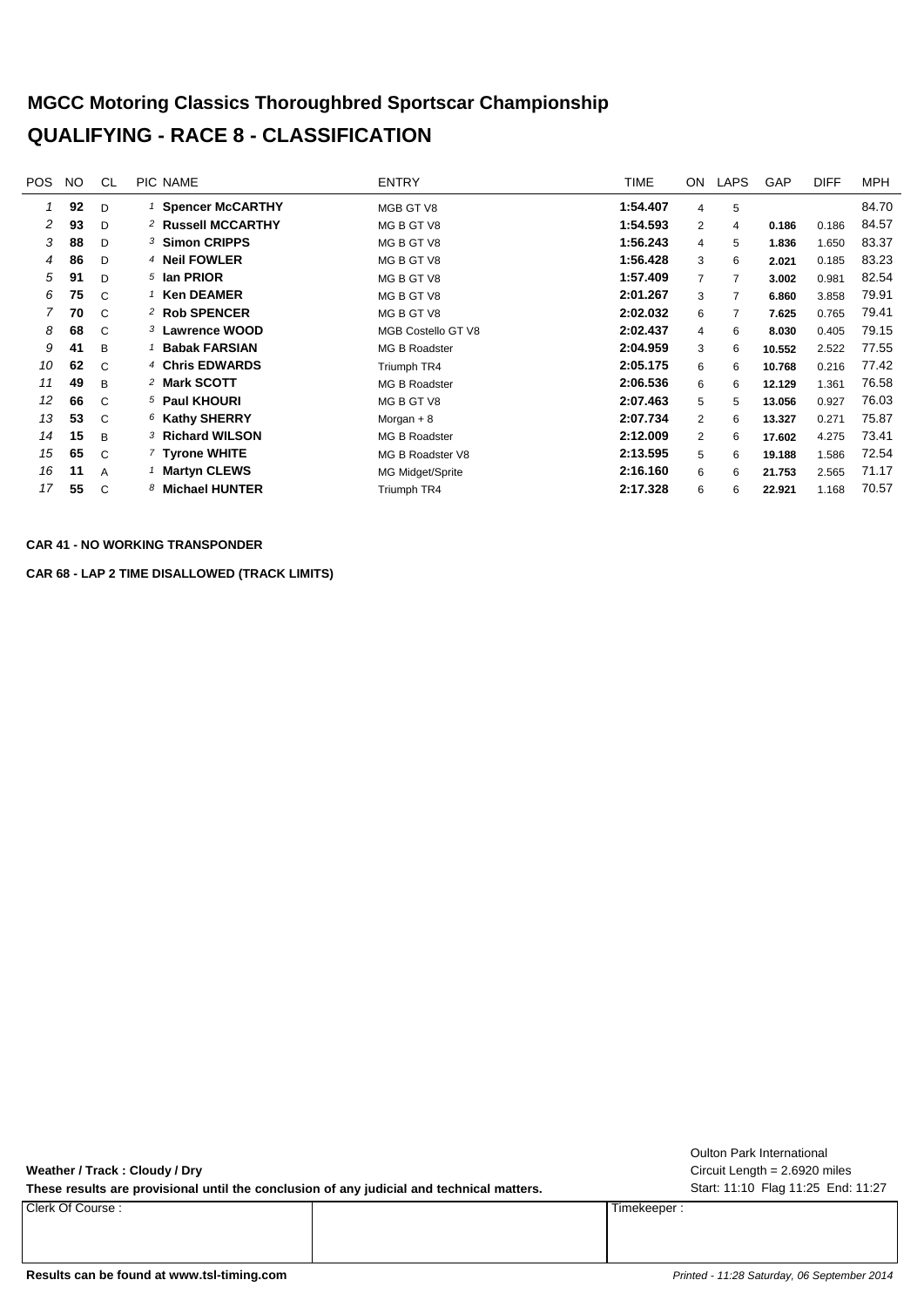#### **MGCC Motoring Classics Thoroughbred Sportscar Championship QUALIFYING - RACE 8 - LAP ANALYSIS**

| DIFF = Difference To Personal Best Lap |  |  |  |  |
|----------------------------------------|--|--|--|--|
|----------------------------------------|--|--|--|--|

| P <sub>1</sub><br>92 Spencer McCARTHY                                        |                              |
|------------------------------------------------------------------------------|------------------------------|
| <b>MPH</b><br>LAP<br><b>LAP TIME</b><br><b>DIFF</b>                          | TIME OF DAY                  |
| $1 -$<br>83.24<br>1:56.420(3)<br>2.013                                       | 11:14:25.493                 |
| 2 -<br>$1:54.915$ (2)<br>0.508<br>84.33                                      | 11:16:20.408                 |
| 3 -<br>2:01.609<br>7.202<br>79.69<br>4 -<br>84.70<br>1:54.407(1)             | 11:18:22.017<br>11:20:16.424 |
| 5 -<br>2:29.115 <b>P</b><br>64.99<br>34.708                                  | 11:22:45.539                 |
|                                                                              |                              |
| P <sub>2</sub><br><b>Russell MCCARTHY</b><br>93                              |                              |
| LAP<br><b>MPH</b><br><b>LAP TIME</b><br><b>DIFF</b>                          | <b>TIME OF DAY</b>           |
| $1 -$<br>$1:57.781$ (3)<br>3.188<br>82.28                                    | 11:14:42.959                 |
| 1:54.593(1)<br>84.57<br>2 -<br>1:54.669<br>3 -<br>0.076<br>84.51<br>(2)      | 11:16:37.552<br>11:18:32.221 |
| 4 -<br>2:32.510<br>37.917<br>63.54<br>P                                      | 11:21:04.731                 |
| P <sub>3</sub><br><b>Simon CRIPPS</b><br>88                                  |                              |
| <b>LAP TIME</b><br>LAP<br><b>DIFF</b><br><b>MPH</b>                          | TIME OF DAY                  |
| $1 -$<br>$1:57.025$ (3)<br>0.782<br>82.81                                    | 11:14:43.824                 |
| 2 -<br>1:56.705 (2)<br>0.462<br>83.04                                        | 11:16:40.529                 |
| 1:57.737<br>1.494<br>3 -<br>82.31                                            | 11:18:38.266                 |
| 4 -<br>1:56.243(1)<br>83.37                                                  | 11:20:34.509                 |
| 5 -<br>2:22.997 P<br>26.754<br>67.77                                         | 11:22:57.506                 |
| <b>P4</b><br><b>Neil FOWLER</b><br>86                                        |                              |
| <b>MPH</b><br>LAP<br><b>LAP TIME</b><br>DIFF                                 | TIME OF DAY                  |
| $1 -$<br>2:00.184<br>3.756<br>80.63                                          | 11:14:32.404                 |
| 1.366<br>2 -<br>$1:57.794$ (2)<br>82.27                                      | 11:16:30.198                 |
|                                                                              |                              |
| 3 -<br>1:56.428(1)<br>83.23                                                  | 11:18:26.626                 |
| 4 -<br>2:00.555<br>4.127<br>80.38                                            | 11:20:27.181                 |
| 5 -<br>2:00.117<br>3.689<br>80.68<br>$1:58.450$ (3)<br>6 -<br>2.022<br>81.81 | 11:22:27.298<br>11:24:25.748 |
| P <sub>5</sub><br>91<br>lan PRIOR                                            |                              |
| LAP<br><b>LAP TIME</b><br>DIFF<br>MPH                                        | TIME OF DAY                  |
| $1 -$<br>2:00.323<br>2.914<br>80.54                                          | 11:14:28.084                 |
| $1:58.416$ (3)<br>2 -<br>1.007<br>81.84                                      | 11:16:26.500                 |
| 3 -<br>1:58.376<br>0.967<br>81.86<br>(2)                                     | 11:18:24.876                 |
| 1.267<br>4 -<br>1:58.676<br>81.66                                            | 11:20:23.552                 |
| 5 -<br>2:01.385<br>3.976<br>79.83<br>1:59.279<br>1.870<br>81.24<br>հ -       | 11:22:24.937<br>11:24:24.216 |
| 1:57.409(1)<br>82.54<br>7 -                                                  | 11:26:21.625                 |
| P6<br><b>Ken DEAMER</b><br>75                                                |                              |
| LAP<br><b>LAP TIME</b><br>DIFF<br><b>MPH</b>                                 | TIME OF DAY                  |
| $1 -$<br>2:02.846<br>1.579<br>78.88                                          | 11:14:37.141                 |
| 2 -<br>2:01.391<br>(2)<br>0.124<br>79.83                                     | 11:16:38.532                 |
| 3 -<br>2:01.267<br>79.91<br>(1)                                              | 11:18:39.799                 |
| 4 -<br>2:16.994<br>15.727<br>70.74<br>5 -<br>2:01.982<br>0.715<br>79.44      | 11:20:56.793<br>11:22:58.775 |
| 6 -<br>$2:01.583$ (3)<br>0.316<br>79.70                                      | 11:25:00.358                 |
| 7 -<br>2:04.197<br>2.930<br>78.03                                            | 11:27:04.555                 |
| P7<br><b>Rob SPENCER</b><br>70                                               |                              |
| <b>MPH</b><br><b>LAP TIME</b><br>LAP<br>DIFF                                 | TIME OF DAY                  |
| 1 -<br>2:04.045<br>78.12<br>2.013                                            | 11:14:56.376                 |
| 2 -<br>2:02.575<br>0.543<br>79.06<br>3 -<br>2:03.113<br>1.081<br>78.71       | 11:16:58.951<br>11:19:02.064 |

**Weather / Track : Cloudy / Dry**

|       | DIFF = Difference To Personal Best Lap |         |       |              |
|-------|----------------------------------------|---------|-------|--------------|
| - 5 - | $2:02.520$ (3)                         | 0.488   | 79.09 | 11:23:07.829 |
| 6 -   | 2:02.032 (1)                           |         | 79.41 | 11:25:09.861 |
|       |                                        | - - - - |       |              |

| 7 -             | $2:02.126$ (2)                   | 0.094           | 79.35          | 11:27:11.987                 |
|-----------------|----------------------------------|-----------------|----------------|------------------------------|
| P <sub>8</sub>  | 68 Lawrence WOOD                 |                 |                |                              |
| LAP             | <b>LAP TIME</b>                  | <b>DIFF</b>     | <b>MPH</b>     | TIME OF DAY                  |
| 1 -             | 2:08.462                         | 6.025           | 75.44          | 11:15:33.422                 |
| $2-$            | 2:02.771<br>D                    | 0.334           | 78.93          | 11:17:36.193                 |
| 3 -             | $2:02.642$ (2)                   | 0.205           | 79.02          | 11:19:38.835                 |
| $4 -$           | 2:02.437 (1)                     |                 | 79.15          | 11:21:41.272                 |
| 5 -             | $2:02.699$ (3)                   | 0.262           | 78.98          | 11:23:43.971                 |
| $6 -$           | 2:03.523                         | 1.086           | 78.45          | 11:25:47.494                 |
| P <sub>9</sub>  | <b>Babak FARSIAN</b><br>41       |                 |                |                              |
| LAP             | <b>LAP TIME</b>                  | <b>DIFF</b>     | <b>MPH</b>     | TIME OF DAY                  |
| 1 -             | 2:07.019                         | 2.060           | 76.29          | 11:14:41.366                 |
| $2 -$           | 2:05.261<br>(2)                  | 0.302           | 77.36          | 11:16:46.627                 |
| 3 -             | 2:04.959(1)                      |                 | 77.55          | 11:18:51.586                 |
| $4 -$<br>5 -    | $2:06.067$ (3)                   | 1.108           | 76.87          | 11:20:57.653                 |
| 6 -             | 2:06.182<br>2:16.272<br>P        | 1.223<br>11.313 | 76.80<br>71.11 | 11:23:03.835<br>11:25:20.107 |
|                 |                                  |                 |                |                              |
| <b>P10</b>      | 62<br><b>Chris EDWARDS</b>       |                 |                |                              |
| LAP             | <b>LAP TIME</b>                  | <b>DIFF</b>     | <b>MPH</b>     | <b>TIME OF DAY</b>           |
| $1 -$           | 2:17.074                         | 11.899          | 70.70          | 11:15:33.136                 |
| $2 -$           | 2:07.809                         | 2.634           | 75.82          | 11:17:40.945                 |
| $3 -$           | 2:06.884                         | 1.709           | 76.37          | 11:19:47.829                 |
| $4 -$<br>5 -    | $2:06.048$ (2)<br>$2:06.334$ (3) | 0.873           | 76.88          | 11:21:53.877                 |
| 6 -             | 2:05.175(1)                      | 1.159           | 76.71<br>77.42 | 11:24:00.211<br>11:26:05.386 |
|                 |                                  |                 |                |                              |
|                 |                                  |                 |                |                              |
| P11             | <b>Mark SCOTT</b><br>49          |                 |                |                              |
| LAP             | <b>LAP TIME</b>                  | <b>DIFF</b>     | <b>MPH</b>     | TIME OF DAY                  |
| 1 -             | 2:26.753                         | 20.217          | 66.03          | 11:15:39.721                 |
| $2 -$           | 2:11.894                         | 5.358           | 73.47          | 11:17:51.615                 |
| 3 -             | 2:20.192                         | 13.656          | 69.12          | 11:20:11.807                 |
| $4 -$           | 2:08.001<br>(3)                  | 1.465           | 75.71          | 11:22:19.808                 |
| 5 -             | 2:07.569<br>(2)                  | 1.033           | 75.96          | 11:24:27.377                 |
| $6 -$           | 2:06.536(1)                      |                 | 76.58          | 11:26:33.913                 |
| <b>P12</b>      | <b>Paul KHOURI</b><br>66         |                 |                |                              |
| LAP             | <b>LAP TIME</b>                  | <b>DIFF</b>     | <b>MPH</b>     | TIME OF DAY                  |
| $1 -$           | 2:09.066                         | 1.603           | 75.08          | 11:14:58.878                 |
| 2 -             | $2:07.721$ (2)                   | 0.258           | 75.87          | 11:17:06.599                 |
| $3 -$           | 2:08.525                         | 1.062           | 75.40          | 11:19:15.124                 |
| 4 -             | $2:07.823$ (3)                   | 0.360           | 75.81          | 11:21:22.947                 |
| $5 -$           | 2:07.463(1)                      |                 | 76.03          | 11:23:30.410                 |
| P <sub>13</sub> | 53<br><b>Kathy SHERRY</b>        |                 |                |                              |
| LAP             | <b>LAP TIME</b>                  | <b>DIFF</b>     | <b>MPH</b>     | TIME OF DAY                  |
| 1 -             | 2:10.511                         | 2.777           | 74.25          | 11:14:49.548                 |
| 2 -             | 2:07.734(1)                      |                 | 75.87          | 11:16:57.282                 |
| 3 -             | $2:08.482$ (2)                   | 0.748           | 75.42          | 11:19:05.764                 |
| 4 -             | $2:08.518$ (3)                   | 0.784           | 75.40          | 11:21:14.282                 |
| $5 -$<br>6 -    | 2:09.948<br>2:09.500             | 2.214<br>1.766  | 74.57<br>74.83 | 11:23:24.230<br>11:25:33.730 |

Start: 11:10 Flag 11:25 End: 11:27 Circuit Length = 2.6920 miles Oulton Park International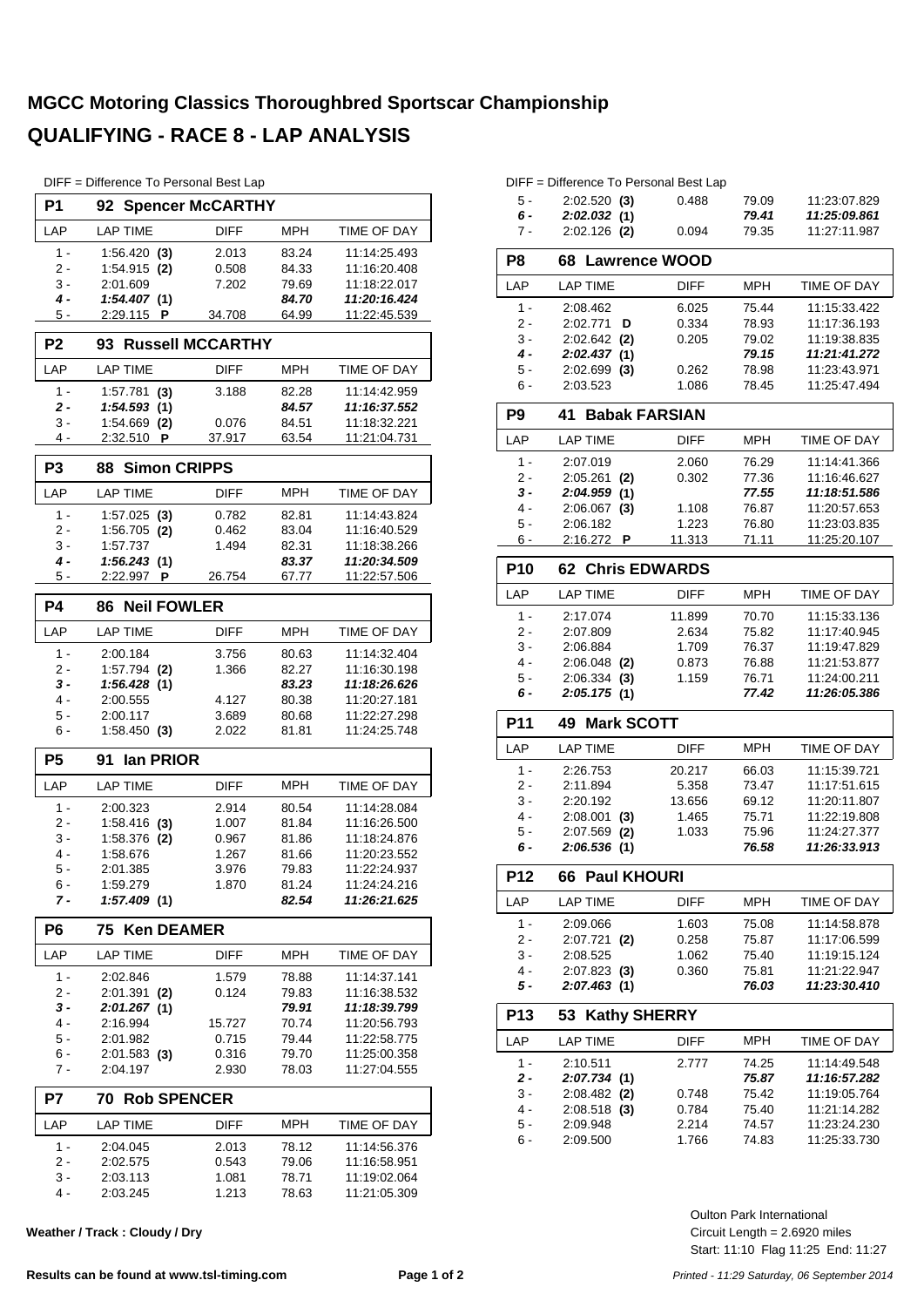#### **MGCC Motoring Classics Thoroughbred Sportscar Championship QUALIFYING - RACE 8 - LAP ANALYSIS**

DIFF = Difference To Personal Best Lap

| P14             | <b>15 Richard WILSON</b>    |             |            |                    |
|-----------------|-----------------------------|-------------|------------|--------------------|
| LAP             | <b>LAP TIME</b>             | <b>DIFF</b> | <b>MPH</b> | <b>TIME OF DAY</b> |
| $1 -$           | 2:22.171                    | 10.162      | 68.16      | 11:15:38.798       |
| $2 -$           | 2:12.009(1)                 |             | 73.41      | 11:17:50.807       |
| $3 -$           | 2:12.414<br>(3)             | 0.405       | 73.18      | 11:20:03.221       |
| $4 -$           | 2:12.525                    | 0.516       | 73.12      | 11:22:15.746       |
| $5 -$           | 2:15.282                    | 3.273       | 71.63      | 11:24:31.028       |
| $6 -$           | $2:12.173$ (2)              | 0.164       | 73.32      | 11:26:43.201       |
| P <sub>15</sub> | <b>Tyrone WHITE</b><br>65   |             |            |                    |
| LAP             | <b>LAP TIME</b>             | <b>DIFF</b> | <b>MPH</b> | <b>TIME OF DAY</b> |
| $1 -$           | 2:25.635                    | 12.040      | 66.54      | 11:15:40.256       |
| $2 -$           | 2:18.281                    | 4.686       | 70.08      | 11:17:58.537       |
| $3 -$           | 2:15.734                    | 2.139       | 71.39      | 11:20:14.271       |
| $4 -$           | $2:15.226$ (3)              | 1.631       | 71.66      | 11:22:29.497       |
| $5 -$           | 2:13.595(1)                 |             | 72.54      | 11:24:43.092       |
| $6 -$           | 2:14.646 (2)                | 1.051       | 71.97      | 11:26:57.738       |
| P16             | <b>Martyn CLEWS</b><br>11   |             |            |                    |
|                 |                             |             |            |                    |
| LAP             | <b>LAP TIME</b>             | <b>DIFF</b> | <b>MPH</b> | <b>TIME OF DAY</b> |
| $1 -$           | 2:25.603                    | 9.443       | 66.55      | 11:15:40.792       |
| $2 -$           | 2:20.621                    | 4.461       | 68.91      | 11:18:01.413       |
| $3 -$           | 2:19.328                    | 3.168       | 69.55      | 11:20:20.741       |
| $4 -$           | 2:18.572<br>(3)             | 2.412       | 69.93      | 11:22:39.313       |
| $5 -$           | 2:16.821<br>(2)             | 0.661       | 70.83      | 11:24:56.134       |
| $6 -$           | 2:16.160(1)                 |             | 71.17      | 11:27:12.294       |
| <b>P17</b>      | <b>Michael HUNTER</b><br>55 |             |            |                    |
| LAP             | <b>LAP TIME</b>             | <b>DIFF</b> | <b>MPH</b> | <b>TIME OF DAY</b> |
| $1 -$           | 2:29.407                    | 12.079      | 64.86      | 11:15:35.475       |
| $2 -$           | 2:26.952                    | 9.624       | 65.94      | 11:18:02.427       |
| $3 -$           | 2:19.847                    | 2.519       | 69.29      | 11:20:22.274       |
| $4 -$           | 2:18.212<br>(3)             | 0.884       | 70.11      | 11:22:40.486       |
| $5 -$           | 2:17.390<br>(2)             | 0.062       | 70.53      | 11:24:57.876       |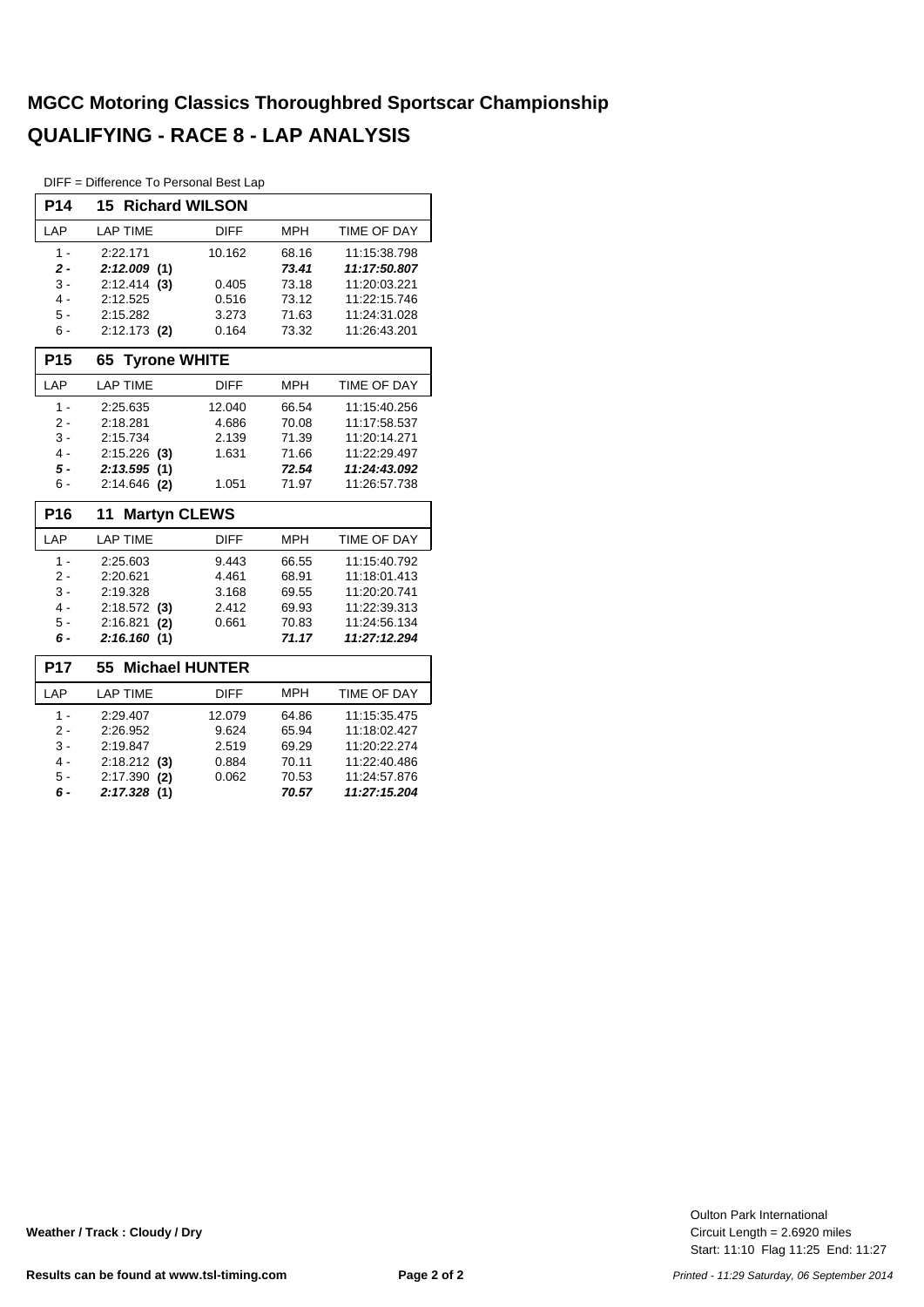#### **MGCC Motoring Classics Thoroughbred Sportscar Championship RACE 8 - GRID**



**These results are provisional until the conclusion of any judicial and technical matters.**

Clerk Of Course : Timekeeper :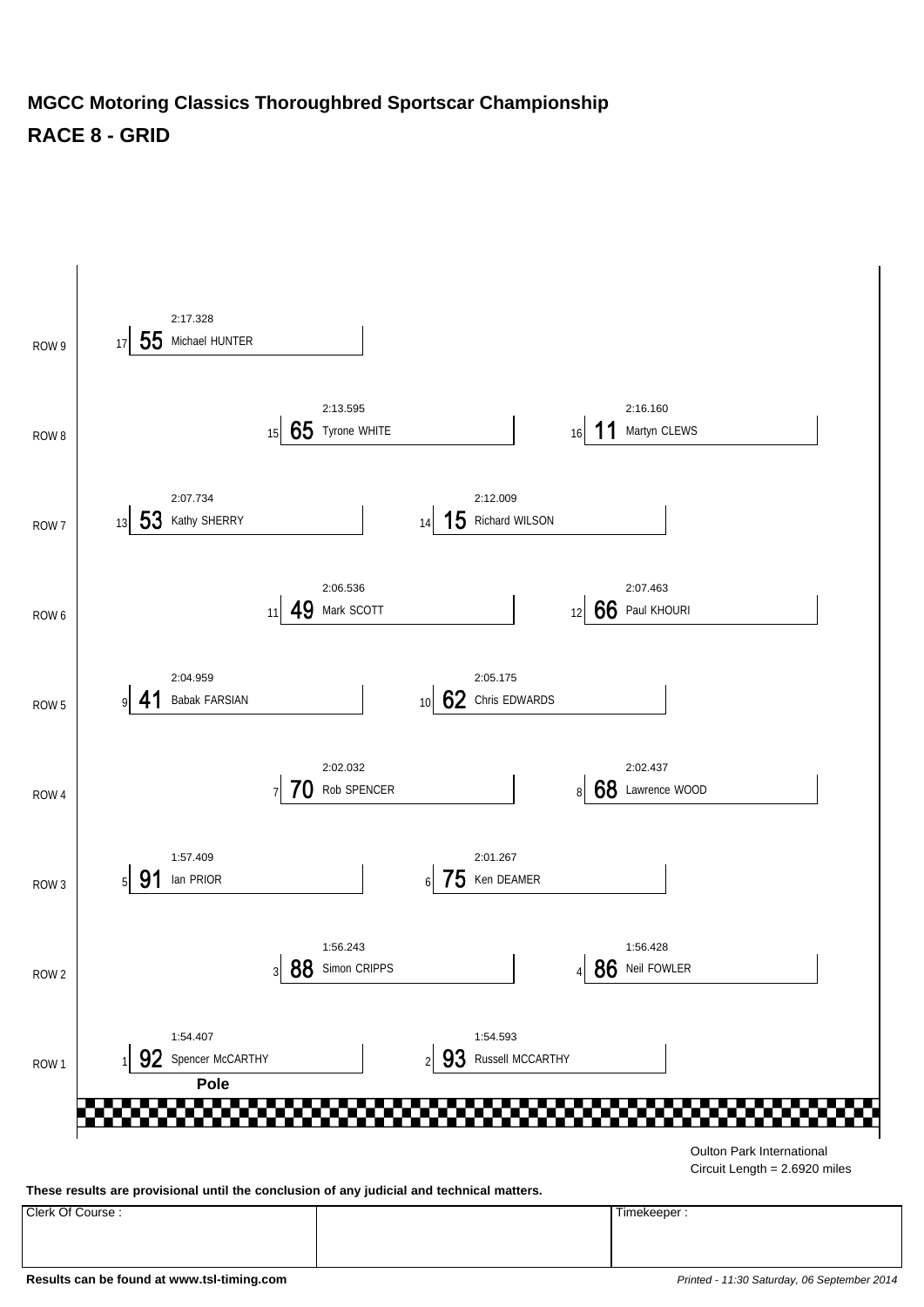#### **MGCC Motoring Classics Thoroughbred Sportscar Championship RACE 8 - CLASSIFICATION**

| <b>POS</b> | NO. | CL | PIC NAME                | <b>ENTRY</b>         | <b>LAPS</b>  | TIME               | GAP      | <b>DIFF</b> | <b>MPH</b> | <b>BEST</b> | ON             |
|------------|-----|----|-------------------------|----------------------|--------------|--------------------|----------|-------------|------------|-------------|----------------|
|            | 92  | D  | 1 Spencer McCARTHY      | MGB GT V8            | 10           | 19:12.158          |          |             | 84.11      | 1:54.069    | 9              |
| 2          | 93  | D  | 2 Russell MCCARTHY      | MG B GT V8           | 10           | 19:12.406          | 0.248    | 0.248       | 84.09      | 1:53.592    | 2              |
| 3          | 88  | D  | 3 Simon CRIPPS          | MG B GT V8           | 10           | 19:26.689          | 14.531   | 14.283      | 83.06      | 1:54.889    | 3              |
| 4          | 91  | D  | 4 Ian PRIOR             | MG B GT V8           | 10           | 19:45.664          | 33.506   | 18.975      | 81.73      | 1:56.396    | 8              |
| 5          | 86  | D  | 5 Neil FOWLER           | MG B GT V8           | 10           | 20:00.484          | 48.326   | 14.820      | 80.72      | 1:57.311    | 8              |
| 6          | 75  | C  | 1 Ken DEAMER            | MG B GT V8           | 10           | 20:27.487          | 1:15.329 | 27.003      | 78.95      | 2:00.764    | 4              |
|            | 70  | C  | 2 Rob SPENCER           | MG B GT V8           | 10           | 20:31.252          | 1:19.094 | 3.765       | 78.71      | 2:00.982    | $\overline{7}$ |
| 8          | 41  | B  | <b>Babak FARSIAN</b>    | <b>MG B Roadster</b> | 10           | 21:06.562 1:54.404 |          | 35.310      | 76.51      | 2:04.553    | 9              |
| 9          | 49  | B  | 2 Mark SCOTT            | MG B Roadster        | 10           | 21:07.259 1:55.101 |          | 0.697       | 76.47      | 2:04.054    | 10             |
| 10         | 62  | C  | 3 Chris EDWARDS         | Triumph TR4          | 9            | 19:17.827          | 1 Lap    | 1 Lap       | 75.33      | 2:06.778    | 6              |
| 11         | 66  | C  | 4 Paul KHOURI           | MG B GT V8           | 9            | 19:25.566          | 1 Lap    | 7.739       | 74.83      | 2:06.028    | 7              |
| 12         | 53  | C  | 5 Kathy SHERRY          | Morgan $+8$          | 9            | 19:35.803          | 1 Lap    | 10.237      | 74.18      | 2:06.768    | 6              |
| 13         | 65  | C  | $6$ Tyrone WHITE        | MG B Roadster V8     | 9            | 19:50.216          | 1 Lap    | 14.413      | 73.28      | 2:08.943    | 7              |
| 14         | 15  | B  | 3 Richard WILSON        | <b>MG B Roadster</b> | 9            | 19:51.815          | 1 Lap    | 1.599       | 73.18      | 2:09.399    | 9              |
| 15         | 68  | C  | 7 Lawrence WOOD         | MGB Costello GT V8   | 9            | 20:11.502          | 1 Lap    | 19.687      | 71.99      | 2:01.695    | 9              |
| 16         | 11  | Α  | 1 Martyn CLEWS          | MG Midget/Sprite     | 9            | 20:59.351          | 1 Lap    | 47.849      | 69.25      | 2:17.078    | 2              |
|            |     |    |                         | <b>FASTEST LAP</b>   |              |                    |          |             |            |             |                |
|            | 93  | D  | <b>Russell MCCARTHY</b> | MG B GT V8           | $\mathbf{2}$ | 1:53.592           |          | 85.31 mph   |            | 137.30 kph  |                |
|            | 75  | C  | Ken DEAMER              | MG B GT V8           | 4            | 2:00.764           |          | 80.24 mph   |            | 129.14 kph  |                |
|            | 49  | B  | Mark SCOTT              | <b>MG B Roadster</b> | 10           | 2:04.054           |          | 78.12 mph   |            | 125.72 kph  |                |
|            | 11  | Α  | Martyn CLEWS            | MG Midget/Sprite     | $\mathbf{2}$ | 2:17.078           |          | 70.69 mph   |            | 113.77 kph  |                |

**CAR 86 - 10 SECOND PENALTY (JUMP START)**

**CAR 41 - STILL HAS NO WORKING TRANSPONDER CAR 55 NON-STARTER (WITHDRAWN)**

**Weather / Track : Cloudy / Dry**

These results are provisional until the conclusion of any judicial and technical matters. Start: 17:00 Flag 17:20 End: 17:22

Clerk Of Course : Timekeeper :

Circuit Length = 2.6920 miles Oulton Park International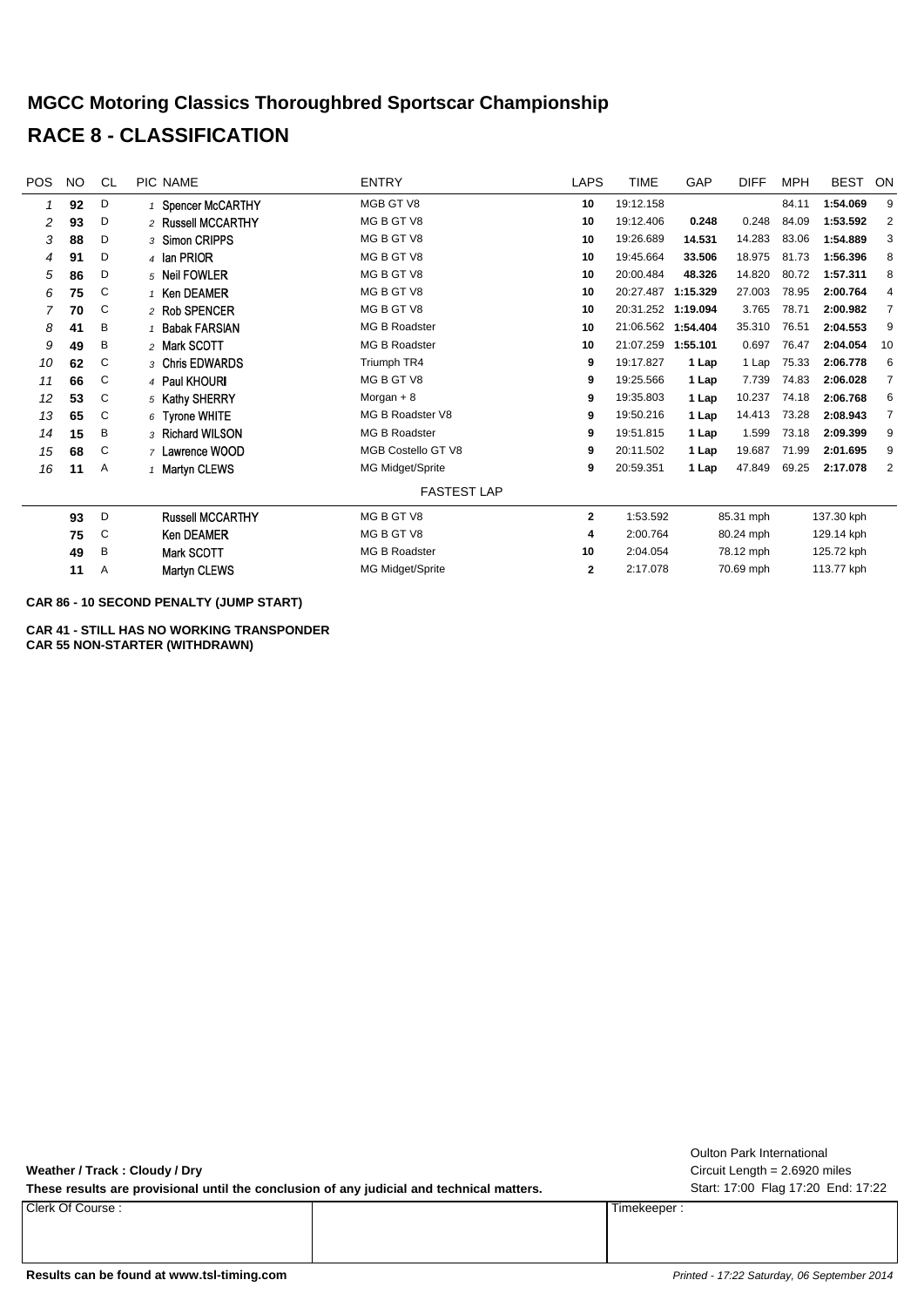### **MGCC Motoring Classics Thoroughbred Sportscar Championship RACE 8 - LAP CHART**

| LAP <sub>1</sub> |               | @17:02:55.581 | LAP <sub>2</sub> |               | @17:04:49.983 | LAP <sub>3</sub> |               | @17:06:44.805 | LAP <sub>4</sub> |               | @17:08:39.985 | LAP <sub>5</sub> |               | @17:10:34.396 |
|------------------|---------------|---------------|------------------|---------------|---------------|------------------|---------------|---------------|------------------|---------------|---------------|------------------|---------------|---------------|
| NO.              | <b>BEHIND</b> | LAP TIME      | NO.              | <b>BEHIND</b> | LAP TIME      | NO.              | <b>BEHIND</b> | LAP TIME      | NO.              | <b>BEHIND</b> | LAP TIME      | NO.              | <b>BEHIND</b> | LAP TIME      |
| 92               |               | 1:59.892      | 92               |               | 1:54.402      | 92               |               | 1:54.822      | 92               |               | 1:55.180      | 92               |               | 1:54.411      |
| 93               | 2.091         | 2:01.983      | 93               | 1.281         | 1:53.592      | 93               | 0.594         | 1:54.135      | 93               | 0.545         | 1:55.131      | 93               | 0.708         | 1:54.574      |
| 88               | 4.117         | 2:04.009      | 88               | 5.251         | 1:55.536      | 88               | 5.318         | 1:54.889      | 88               | 5.908         | 1:55.770      | 88               | 7.505         | 1:56.008      |
| 86               | 5.285         | 2:05.177      | 86               | 10.055        | 1:59.172      | 86               | 13.357        | 1:58.124      | 68               | 1 Lap         | 3:35.962      | 68               | 1 Lap         | 2:04.357      |
| 91               | 5.771         | 2:05.663      | 91               | 11.791        | 2:00.422      | 91               | 14.996        | 1:58.027      | 86               | 16.798        | 1:58.621      | 91               | 20.767        | 1:58.066      |
| 70               | 11.206        | 2:11.098      | 70               | 20.508        | 2:03.704      | 75               | 28.596        | 2:01.948      | 91               | 17.112        | 1:57.296      | 86               | 21.237        | 1:58.850      |
| 41               | 13.107        | 2:12.999      | 75               | 21.470        | 2:02.209      | 70               | 29.460        | 2:03.774      | 75               | 34.180        | 2:00.764      | 75               | 41.346        | 2:01.577      |
| 68               | 13.289        | 2:13.181      | 68               | 23.031        | 2:04.144      | 41               | 35.779        | 2:05.514      | 70               | 36.253        | 2:01.973      | 70               | 43.640        | 2:01.798      |
| 75               | 13.663        | 2:13.555      | 41               | 25.087        | 2:06.382      | 49               | 39.993        | 2:06.903      | 41               | 46.704        | 2:06.105      | 41               | 58.688        | 2:06.395      |
| 49               | 16.294        | 2:16.186      | 49               | 27.912        | 2:06.020      | 62               | 44.008        | 2:08.138      | 49               | 51.283        | 2:06.470      | 49               | 1:04.472      | 2:07.600      |
| 62               | 17.531        | 2:17.423      | 62               | 30.692        | 2:07.563      | 66               | 50.953        | 2:09.380      | 62               | 56.460        | 2:07.632      | 62               | 1:09.385      | 2:07.336      |
| 65               | 20.602        | 2:20.494      | 66               | 36.395        | 2:09.796      | 53               | 54.737        | 2:09.835      | 66               | 1:03.968      | 2:08.195      | 66               | 1:17.147      | 2:07.590      |
| 53               | 20.668        | 2:20.560      | 65               | 39.581        | 2:13.381      | 65               | 57.390        | 2:12.631      | 53               | 1:07.572      | 2:08.015      | 53               | 1:20.244      | 2:07.083      |
| 66               | 21.001        | 2:20.893      | 53               | 39.724        | 2:13.458      | 15               | 58.542        | 2:12.821      | 65               | 1:14.267      | 2:12.057      | 65               | 1:31.827      | 2:11.971      |
| 15               | 22.967        | 2:22.859      | 15               | 40.543        | 2:11.978      | 11               | 1:15.737      | 2:19.487      | 15               | 1:15.100      | 2:11.738      | 15               | 1:32.540      | 2:11.851      |
| 11               | 28.396        | 2:28.288      | 11               | 51.072        | 2:17.078      |                  |               |               | 11               | 1:38.960      | 2:18.403      |                  |               |               |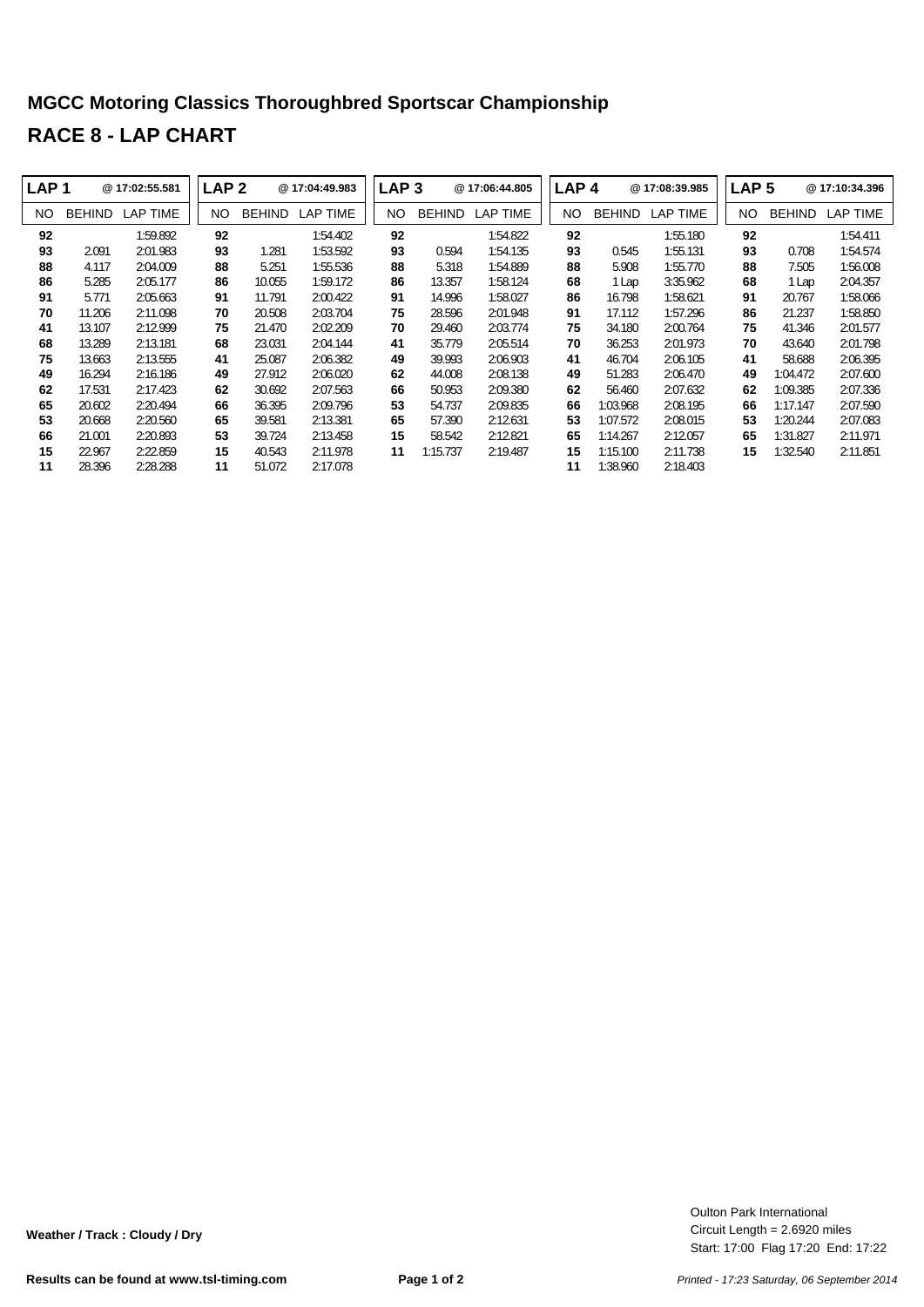### **MGCC Motoring Classics Thoroughbred Sportscar Championship RACE 8 - LAP CHART**

| LAP <sub>6</sub> |               | @17:12:28.788 | LAP <sub>7</sub> |               | @17:14:23.854   | LAP <sub>8</sub> |               | @17:16:19.082 | LAP <sub>9</sub> |               | @17:18:13.151 |     | <b>LAP 10</b> | @17:20:07.847   |
|------------------|---------------|---------------|------------------|---------------|-----------------|------------------|---------------|---------------|------------------|---------------|---------------|-----|---------------|-----------------|
| NO.              | <b>BEHIND</b> | LAP TIME      | NO               | <b>BEHIND</b> | <b>LAP TIME</b> | NO               | <b>BEHIND</b> | LAP TIME      | NO               | <b>BEHIND</b> | LAP TIME      | NO. | <b>BEHIND</b> | <b>LAP TIME</b> |
| 92               |               | 1:54.392      | 92               |               | 1:55.066        | 92               |               | 1:55.228      | 92               |               | 1:54.069      | 92  |               | 1:54.696        |
| 93               | 1.330         | 1:55.014      | 93               | 1.228         | 1:54.964        | 93               | 0.577         | 1:54.577      | 93               | 0.272         | 1:53.764      | 93  | 0.248         | 1:54.672        |
| 11               | 1 Lap         | 2:18.523      | 88               | 9.607         | 1:55.731        | 65               | 1 Lap         | 2:08.943      | 53               | 1 Lap         | 2:11.259      | 62  | 1 Lap         | 2:08.324        |
| 88               | 8.942         | 1:55.829      | 91               | 26.460        | 1:57.516        | 15               | i Lap         | 2:09.961      | 88               | 13.106        | 1:56.806      | 66  | 1 Lap         | 2:09.279        |
| 91               | 24.010        | 1:57.635      | 86               | 27.992        | 1:57.771        | 88               | 10.369        | 1:55.990      | 65               | 1 Lap         | 2:09.897      | 88  | 14.531        | 1:56.121        |
| 86               | 25.287        | 1:58.442      | 11               | 1 Lap         | 2:18.503        | 91               | 27.628        | 1:56.396      | 15               | 1 Lap         | 2:09.475      | 53  | 1 Lap         | 2:10.913        |
| 68               | 1 Lap         | 2:04.330      | 68               | 1 Lap         | 2:02.883        | 86               | 30.075        | 1:57.311      | 91               | 30.254        | 1:56.695      | 91  | 33.506        | 1:57.948        |
| 75               | 48.703        | 2:01.749      | 75               | 54.901        | 2:01.264        | 68               | 1 Lap         | 2:02.477      | 86               | 34.791        | 1:58.785      | 65  | 1 Lap         | 2:09.629        |
| 70               | 51.102        | 2:01.854      | 70               | 57.018        | 2:00.982        | 11               | l Lap         | 2:19.119      | 68               | 1 Lap         | 2:02.473      | 86  | 38.326        | 1:58.231        |
| 41               | 1:12.345      | 2:08.049      | 41               | 1:23.032      | 2:05.753        | 75               | 1:00.599      | 2:00.926      | 75               | 1:08.262      | 2:01.732      | 15  | 1 Lap         | 2:09.399        |
| 49               | 1:15.661      | 2:05.581      | 49               | 1:25.431      | 2:04.836        | 70               | 1:02.793      | 2:01.003      | 70               | 1:11.393      | 2:02.669      | 68  | 1 Lap         | 2:01.695        |
| 62               | 1:21.771      | 2:06.778      | 62               | 1:33.770      | 2:07.065        | 41               | 1:33.740      | 2:05.936      | 11               | 1 Lap         | 2:20.519      | 75  | 1:15.329      | 2:01.763        |
| 66               | 1:29.374      | 2:06.619      | 66               | 1:40.336      | 2:06.028        | 49               | 1:34.868      | 2:04.665      | 41               | 1:44.224      | 2:04.553      | 70  | 1:19.094      | 2:02.397        |
| 53               | 1:32.620      | 2:06.768      | 53               | 1:45.466      | 2:07.912        | 62               | 1:46.110      | 2:07.568      | 49               | 1:45.743      | 2:04.944      | 11  | 1 Lap         | 2:19.431        |
| 65               | 1:48.648      | 2:11.213      |                  |               |                 | 66               | 1:52.894      | 2:07.786      |                  |               |               | 41  | 1:54.404      | 2:04.876        |
| 15               | 1:49.881      | 2:11.733      |                  |               |                 |                  |               |               |                  |               |               | 49  | 1:55.101      | 2:04.054        |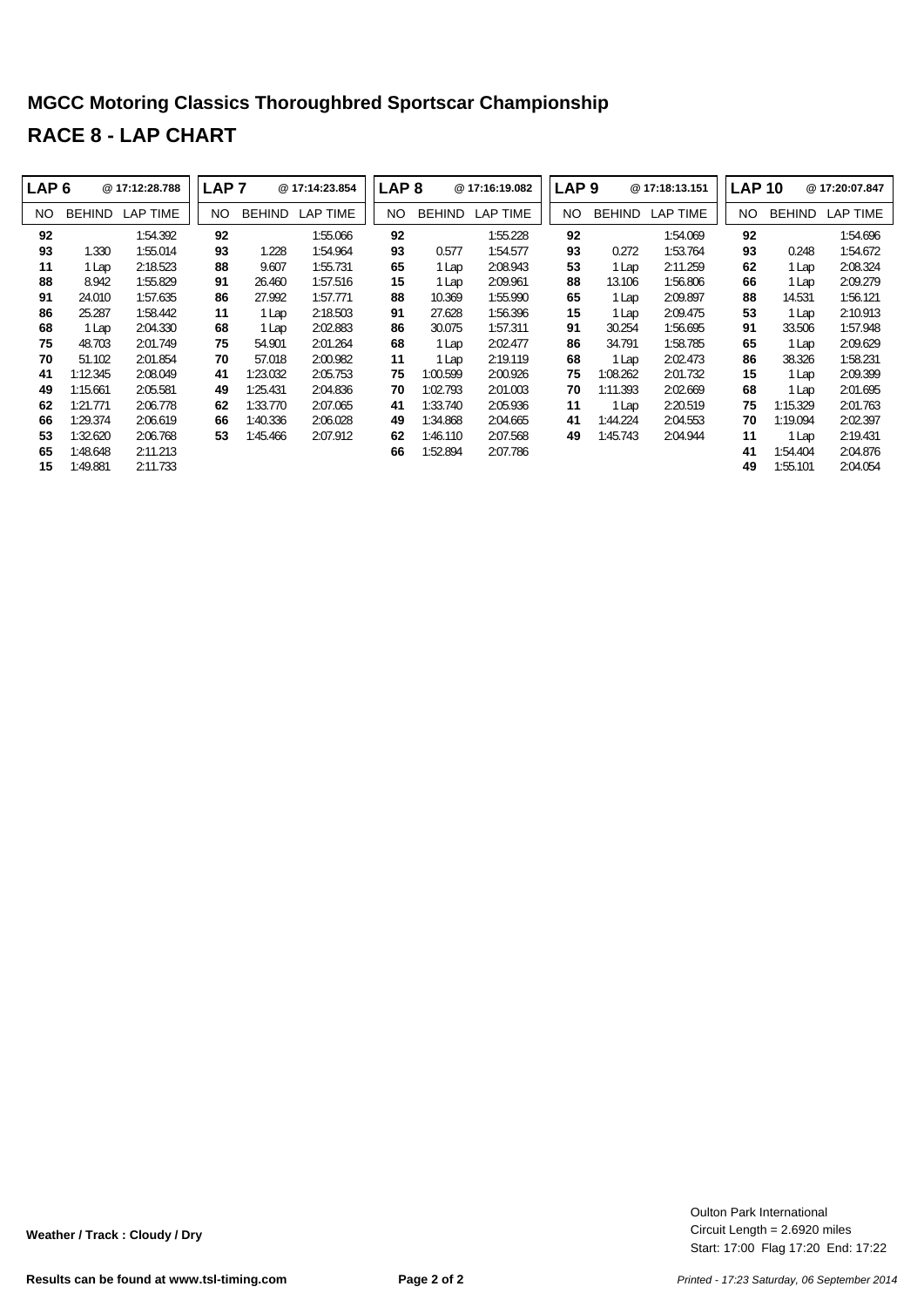#### **MGCC Motoring Classics Thoroughbred Sportscar Championship RACE 8 - LAP ANALYSIS**

|                | DIFF = Difference To Personal Best Lap |                         |            |              |
|----------------|----------------------------------------|-------------------------|------------|--------------|
| P <sub>1</sub> | 92                                     | <b>Spencer McCARTHY</b> |            |              |
| LAP            | <b>LAP TIME</b>                        | <b>DIFF</b>             | <b>MPH</b> | TIME OF DAY  |
| $1 -$          | 1:59.892                               | 5.823                   | 80.83      | 17:02:55.581 |
| 2 -            | 1:54.402<br>(3)                        | 0.333                   | 84.71      | 17:04:49.983 |
| 3 -            | 1:54.822                               | 0.753                   | 84.40      | 17:06:44.805 |
| $4 -$          | 1:55.180                               | 1.111                   | 84.14      | 17:08:39.985 |
| 5 -            | 1:54.411                               | 0.342                   | 84.70      | 17:10:34.396 |
| 6 -            | 1:54.392<br>(2)                        | 0.323                   | 84.72      | 17:12:28.788 |
| $7 -$          | 1:55.066                               | 0.997                   | 84.22      | 17:14:23.854 |
| 8 -            | 1:55.228                               | 1.159                   | 84.10      | 17:16:19.082 |
| 9 -            | 1:54.069(1)                            |                         | 84.96      | 17:18:13.151 |
| $10 -$         | 1:54.696                               | 0.627                   | 84.49      | 17:20:07.847 |
| P <sub>2</sub> | 93                                     | <b>Russell MCCARTHY</b> |            |              |
| LAP            | <b>LAP TIME</b>                        | <b>DIFF</b>             | <b>MPH</b> | TIME OF DAY  |
| $1 -$          | 2:01.983                               | 8.391                   | 79.44      | 17:02:57.672 |
| 2 -            | 1:53.592<br>(1)                        |                         | 85.31      | 17:04:51.264 |
| 3 -            | 1:54.135<br>(3)                        | 0.543                   | 84.91      | 17:06:45.399 |
| $4 -$          | 1:55.131                               | 1.539                   | 84.17      | 17:08:40.530 |
| 5 -            | 1:54.574                               | 0.982                   | 84.58      | 17:10:35.104 |
| $6 -$          | 1:55.014                               | 1.422                   | 84.26      | 17:12:30.118 |
| $7 -$          | 1:54.964                               | 1.372                   | 84.29      | 17:14:25.082 |
| 8 -            | 1:54.577                               | 0.985                   | 84.58      | 17:16:19.659 |
| 9 -            | 1:53.764 (2)                           | 0.172                   | 85.18      | 17:18:13.423 |
| $10 -$         | 1:54.672                               | 1.080                   | 84.51      | 17:20:08.095 |
| P <sub>3</sub> | <b>Simon CRIPPS</b><br>88              |                         |            |              |
| LAP            | <b>LAP TIME</b>                        | <b>DIFF</b>             | <b>MPH</b> | TIME OF DAY  |
| $1 -$          | 2:04.009                               | 9.120                   | 78.14      | 17:02:59.698 |
| 2 -            | 1:55.536<br>(2)                        | 0.647                   | 83.88      | 17:04:55.234 |
| 3 -            | 1:54.889(1)                            |                         | 84.35      | 17:06:50.123 |
| 4 -            | 1:55.770                               | 0.881                   | 83.71      | 17:08:45.893 |
| 5 -            | 1:56.008                               | 1.119                   | 83.53      | 17:10:41.901 |
| 6 -            | 1:55.829                               | 0.940                   | 83.66      | 17:12:37.730 |
| $7 -$          | 1:55.731<br>(3)                        | 0.842                   | 83.73      | 17:14:33.461 |
| 8 -            | 1:55.990                               | 1.101                   | 83.55      | 17:16:29.451 |
| 9 -            | 1:56.806                               | 1.917                   | 82.96      | 17:18:26.257 |
| $10 -$         | 1:56.121                               | 1.232                   | 83.45      | 17:20:22.378 |
| P4             | lan PRIOR<br>91                        |                         |            |              |
| LAP            | LAP TIME                               | <b>DIFF</b>             | MPH        | TIME OF DAY  |
| 1 -            | 2:05.663                               | 9.267                   | 77.12      | 17:03:01.352 |
| 2 -            | 2:00.422                               | 4.026                   | 80.47      | 17:05:01.774 |
| $3 -$          | 1:58.027                               | 1.631                   | 82.11      | 17:06:59.801 |
| 4 -            | $1:57.296$ (3)                         | 0.900                   | 82.62      | 17:08:57.097 |
| $5 -$          | 1:58.066                               | 1.670                   | 82.08      | 17:10:55.163 |
| 6 -            | 1:57.635                               | 1.239                   | 82.38      | 17:12:52.798 |
| 7 -            | 1:57.516                               | 1.120                   | 82.46      | 17:14:50.314 |
| 8 -            | 1:56.396(1)                            |                         | 83.26      | 17:16:46.710 |
| 9 -            | 1:56.695<br>(2)                        | 0.299                   | 83.04      | 17:18:43.405 |
| $10 -$         | 1:57.948                               | 1.552                   | 82.16      | 17:20:41.353 |
| P <sub>5</sub> | <b>Neil FOWLER</b><br>86               |                         |            |              |
| LAP            | LAP TIME                               | DIFF                    | MPH        | TIME OF DAY  |
| $1 -$          | 2:05.177                               | 7.866                   | 77.42      | 17:03:00.866 |
| 2 -            | 1:59.172                               | 1.861                   | 81.32      | 17:05:00.038 |
| 3 -            | $1:58.124$ (3)                         | 0.813                   | 82.04      | 17:06:58.162 |
| 4 -            | 1:58.621                               | 1.310                   | 81.69      | 17:08:56.783 |
| $5 -$          | 1:58.850                               | 1.539                   | 81.54      | 17:10:55.633 |
| $6 -$          | 1:58.442                               | 1.131                   | 81.82      | 17:12:54.075 |

**Weather / Track : Cloudy / Dry**

|        | DIFF = Difference To Personal Best Lap |       |       |              |
|--------|----------------------------------------|-------|-------|--------------|
| 7 -    | $1:57.771$ (2)                         | 0.460 | 82.28 | 17:14:51.846 |
| 8 -    | 1:57.311(1)                            |       | 82.61 | 17:16:49.157 |
| 9 -    | 1:58.785                               | 1.474 | 81.58 | 17:18:47.942 |
| $10 -$ | 1:58.231                               | 0.920 | 81.96 | 17:20:46.173 |

| P6            | 75<br><b>Ken DEAMER</b>       |             |                |                              |
|---------------|-------------------------------|-------------|----------------|------------------------------|
| LAP           | <b>LAP TIME</b>               | <b>DIFF</b> | <b>MPH</b>     | TIME OF DAY                  |
| $1 -$         | 2:13.555                      | 12.791      | 72.56          | 17:03:09.244                 |
| $2 -$         | 2:02.209                      | 1.445       | 79.30          | 17:05:11.453                 |
| $3 -$         | 2:01.948                      | 1.184       | 79.47          | 17:07:13.401                 |
| 4 -           | 2:00.764(1)                   |             | 80.24          | 17:09:14.165                 |
| 5 -           | 2:01.577                      | 0.813       | 79.71          | 17:11:15.742                 |
| $6 -$         | 2:01.749                      | 0.985       | 79.60          | 17:13:17.491                 |
| $7 -$         | $2:01.264$ (3)                | 0.500       | 79.91          | 17:15:18.755                 |
| 8 -           | 2:00.926<br>(2)               | 0.162       | 80.14          | 17:17:19.681                 |
| $9 -$         | 2:01.732                      | 0.968       | 79.61          | 17:19:21.413                 |
| $10 -$        | 2:01.763                      | 0.999       | 79.59          | 17:21:23.176                 |
| P7            | <b>Rob SPENCER</b><br>70      |             |                |                              |
| LAP           | <b>LAP TIME</b>               | <b>DIFF</b> | <b>MPH</b>     | TIME OF DAY                  |
| 1 -           | 2:11.098                      | 10.116      | 73.92          | 17:03:06.787                 |
| $2 -$         | 2:03.704                      | 2.722       | 78.34          | 17:05:10.491                 |
| $3 -$         | 2:03.774                      | 2.792       | 78.29          | 17:07:14.265                 |
| $4 -$         | 2:01.973                      | 0.991       | 79.45          | 17:09:16.238                 |
| $5 -$         | $2:01.798$ (3)                | 0.816       | 79.56          | 17:11:18.036                 |
| $6 -$<br>7 -  | 2:01.854<br>2:00.982(1)       | 0.872       | 79.53<br>80.10 | 17:13:19.890<br>17:15:20.872 |
| 8 -           |                               | 0.021       | 80.09          | 17:17:21.875                 |
| 9 -           | 2:01.003 (2)<br>2:02.669      | 1.687       | 79.00          | 17:19:24.544                 |
| $10 -$        | 2:02.397                      | 1.415       | 79.17          | 17:21:26.941                 |
|               |                               |             |                |                              |
| P8            | 41<br><b>Babak FARSIAN</b>    |             |                |                              |
| LAP           | <b>LAP TIME</b>               | <b>DIFF</b> | <b>MPH</b>     | TIME OF DAY                  |
| $1 -$         | 2:12.999                      | 8.446       | 72.86          | 17:03:08.688                 |
| 2 -           | 2:06.382                      | 1.829       | 76.68          | 17:05:15.070                 |
|               |                               | 0.961       | 77.21          |                              |
| $3 -$         | $2:05.514$ (3)                |             |                | 17:07:20.584                 |
| $4 -$         | 2:06.105                      | 1.552       | 76.85          | 17:09:26.689                 |
| 5 -           | 2:06.395                      | 1.842       | 76.67          | 17:11:33.084                 |
| $6 -$         | 2:08.049                      | 3.496       | 75.68          | 17:13:41.133                 |
| $7 -$         | 2:05.753                      | 1.200       | 77.06          | 17:15:46.886                 |
| 8 -           | 2:05.936                      | 1.383       | 76.95          | 17:17:52.822                 |
| 9 -<br>$10 -$ | 2:04.553(1)<br>$2:04.876$ (2) | 0.323       | 77.80<br>77.60 | 17:19:57.375<br>17:22:02.251 |
| P9            | 49 Mark SCOTT                 |             |                |                              |
| LAP           | <b>LAP TIME</b>               | DIFF        | <b>MPH</b>     | TIME OF DAY                  |
| 1 -           | 2:16.186                      | 12.132      | 71.16          | 17:03:11.875                 |
| $2-$          | 2:06.020                      | 1.966       | 76.90          | 17:05:17.895                 |
| 3 -           | 2:06.903                      | 2.849       | 76.36          | 17:07:24.798                 |
| $4 -$         | 2:06.470                      | 2.416       | 76.62          | 17:09:31.268                 |
| $5 -$         | 2:07.600                      | 3.546       | 75.95          | 17:11:38.868                 |
| 6 -           | 2:05.581                      | 1.527       | 77.17          | 17:13:44.449                 |
| 7 -           | $2:04.836$ (3)                | 0.782       | 77.63          | 17:15:49.285                 |
| 8 -           | 2:04.665<br>(2)               | 0.611       | 77.73          | 17:17:53.950                 |
| 9 -<br>10 -   | 2:04.944<br>2:04.054(1)       | 0.890       | 77.56<br>78.12 | 17:19:58.894<br>17:22:02.948 |
| <b>P10</b>    | <b>62 Chris EDWARDS</b>       |             |                |                              |
| LAP           | <b>LAP TIME</b>               | <b>DIFF</b> | MPH            | TIME OF DAY                  |
| 1 -           | 2:17.423                      | 10.645      | 70.52          | 17:03:13.112                 |

Start: 17:00 Flag 17:20 End: 17:22 Circuit Length = 2.6920 miles Oulton Park International